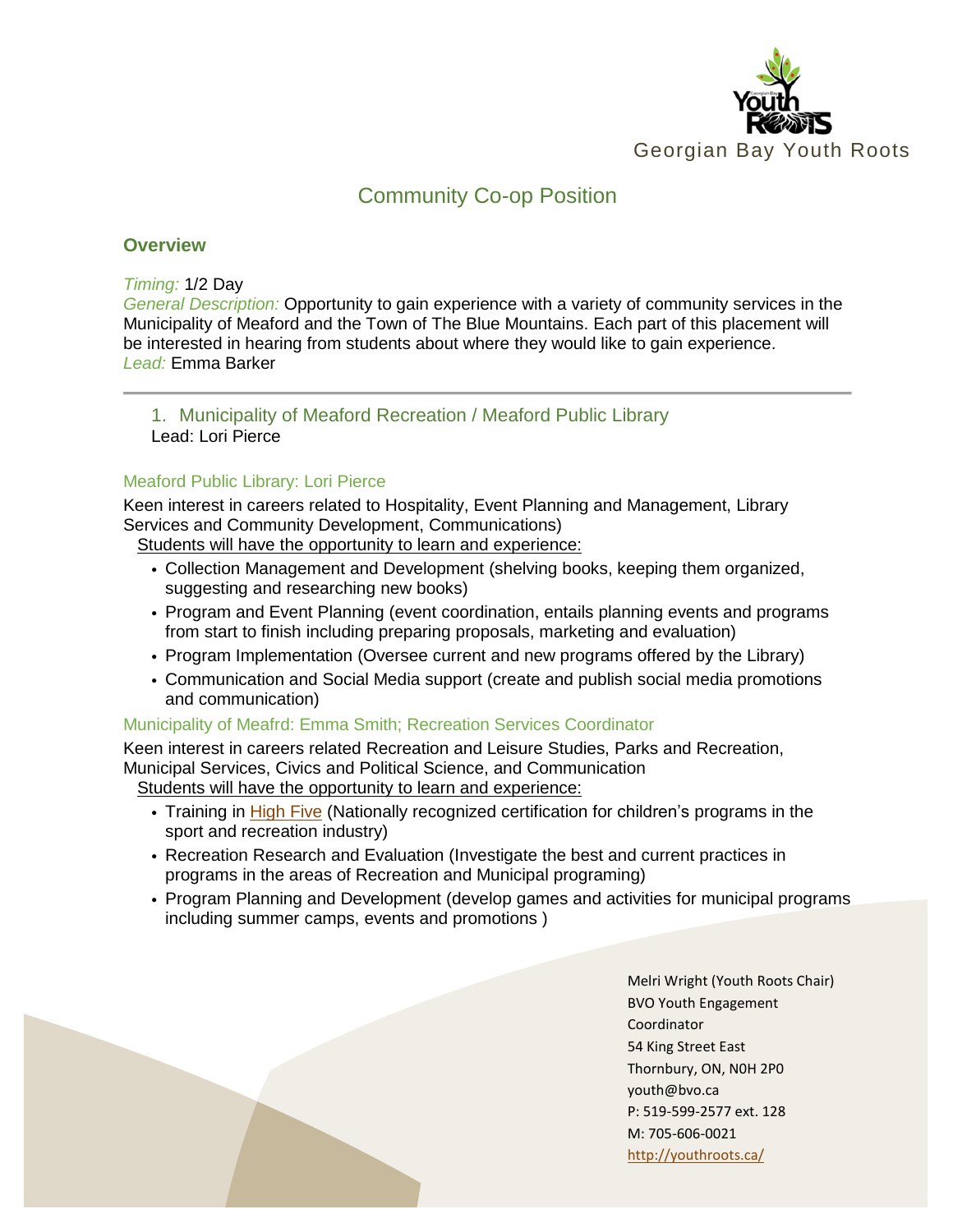

- Event Planning and program scheduling (utilize program software and templates to support recreation and event programming)
- Communication and Social Media support (create and publish social media promotions, communication plans and analytics)

2. Town of The Blue Mountains Community Services/The Blue Mountains Public **Library** 

Lead: Emma Barker

# The Blue Mountains Public Library: Emma Barker

Keen interest in careers related to Library and Information Services, Community Engagement, Event Planning and Management, Community Development, Communications) Students will have the opportunity to learn and experience:

- Collection Management (Information categorization and cataloging, reference supports, shelving books, organization of materials including digital storage)
- Administration (Audio Visual Administration, program registration and implementation)
- Event Planning and Promotions (Event set up, setting up/prepping programs)
- Leading Programs (including daytime story time, option to help after school with elementary programs)
- Special Events and Project Management (Develop timelines, budget planning, volunteer support - February event, September Gala)
- Teen Advisory Group (attend meetings and functions, contribute ideas to regional youth engagement and retention strategy)
- Communication and Social Media support (create and publish social media promotions and communication)

# The Blue Mountains Community Services: Ryan Gibbons

Keen interest in careers related Recreation and Leisure Studies, Parks and Recreation, Municipal Services, Civics and Political Science, and Communication Students will have the opportunity to learn and experience:

- Administration (Youth Friendly Designation application and preparation, admin assistance as required by programs)
- Meetings and conferences (attend various committee meetings as youth representative, contribute ideas and feedback, focus on community engagement and civic responsibilities)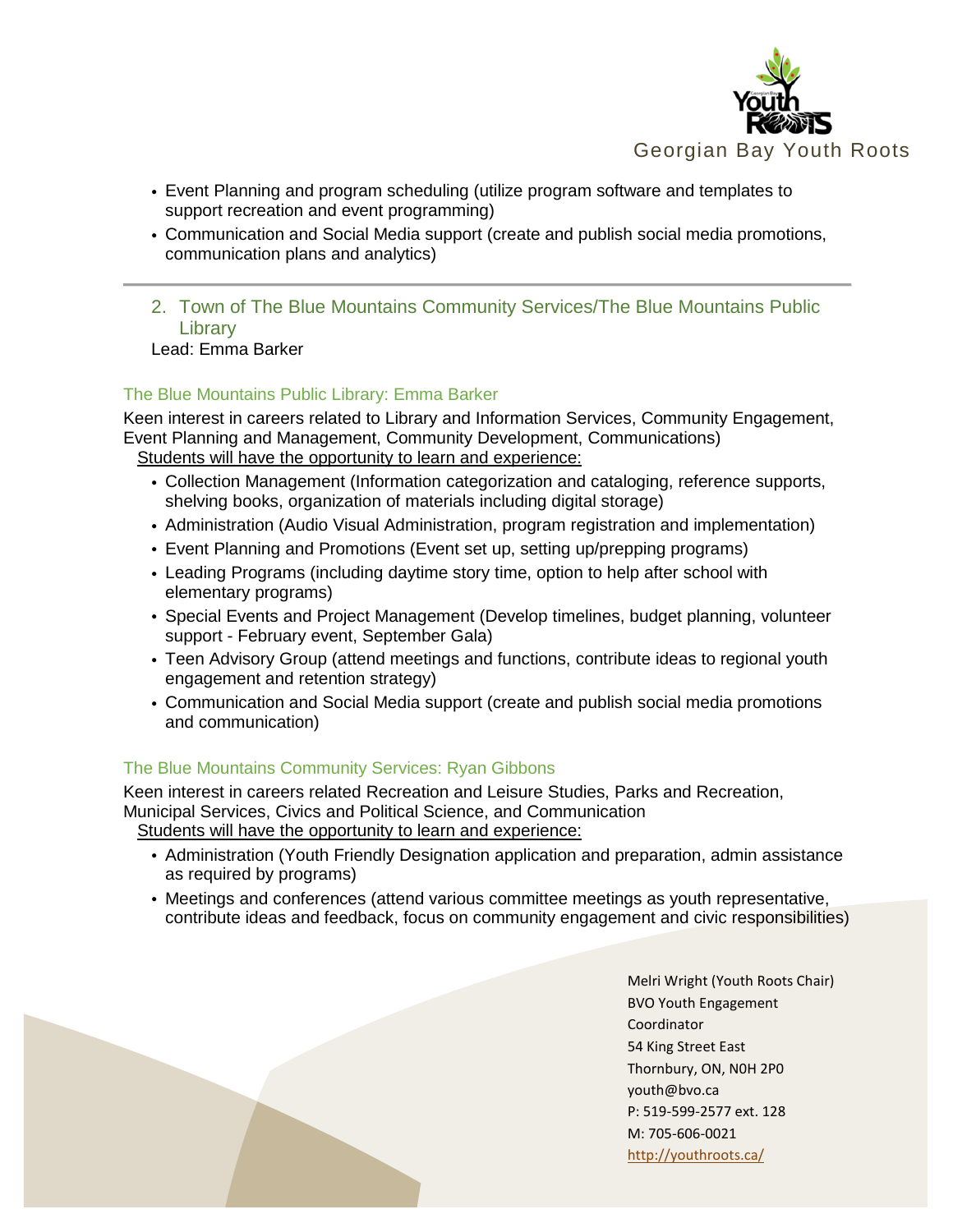

- Populate Youth section of Town website (website development and content management, social media content support)
- Research information about Youth Councils (research and apply best practice and evidence-based youth engagement strategies and council development)
- Special Event Logistical Planning and Permitting (review logistical plans submitted by applicants to ensure appropriate routes, road closures, laws, by-laws, etc. are considered)

3. Beaver Valley Outreach

Lead: Melri Wright

Keen interest in careers related Social and Community Services, Youth Worker, Youth Engagement, Community Development Worker, Civics and Political Science, and **Communication** 

Students will have the opportunity to learn and experience:

- An overview of Social Services in the Town of The Blue Mountains
	- Develop an understanding of the interconnectedness of community services and supports in a rural community
	- Establish and maintain relationships with community partners
	- Engage community through participation in social supports, services and programs
		- Children's Programs 2 times/week spent in our preschool and children drop in programs
		- Youth Engagement 1 time/week social media and marketing and poster design for Youth Roots, table at high school
		- Social Enterprise 1 time/week spent in our Treasure Shop (thrift store)
		- Various Areas 1 time/week spent with Volunteer Services, Food Assistance and Administrative tasks.

For questions related to any of the placement opportunities please contact the Organization Lead identified for each placement.

We look forward to the opportunity to work with you!

Regards,